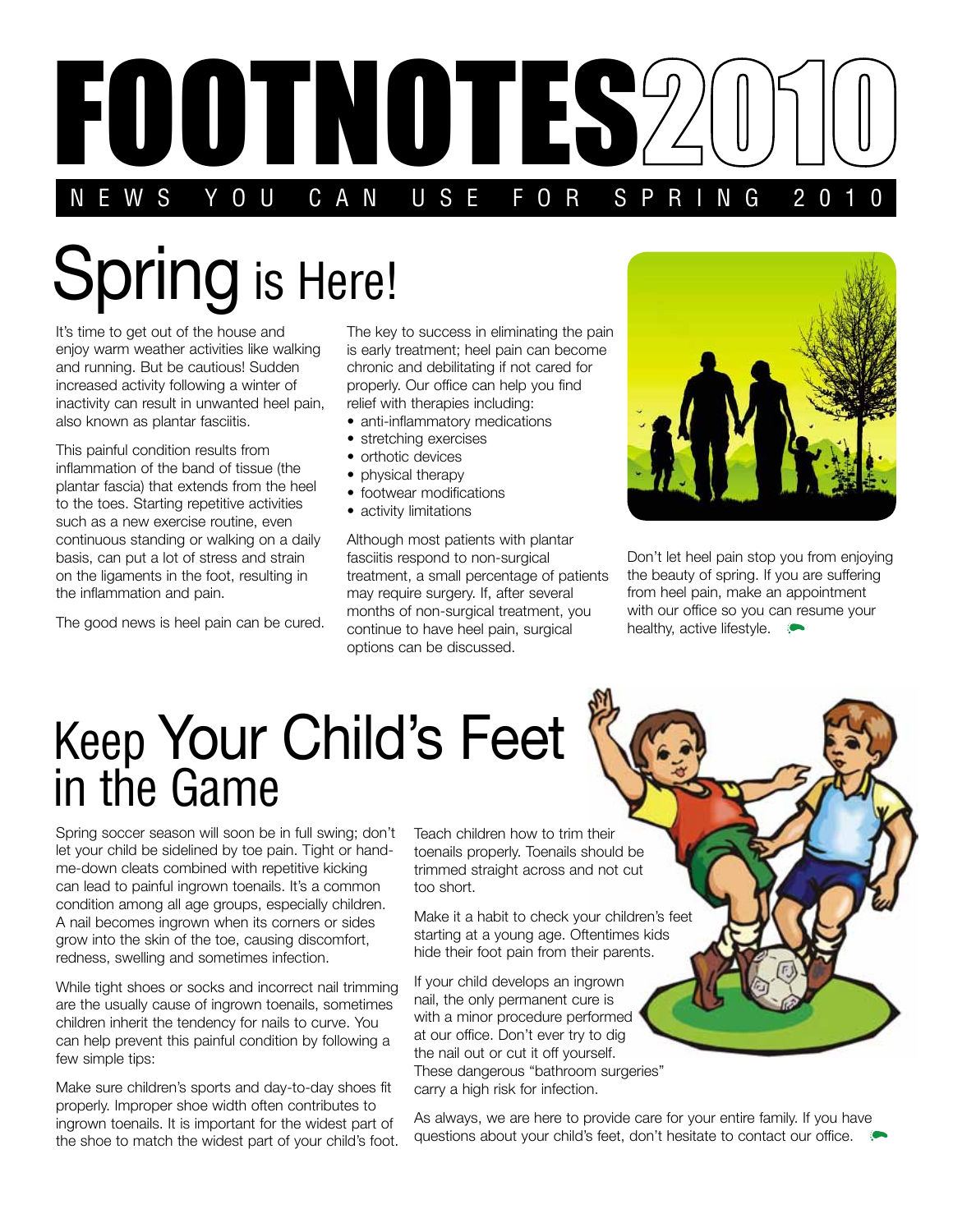## Enjoy Pregnancy without Foot Pain

"Oh my aching feet" is a phrase heard frequently in our practice from pregnant patients. Many believe their sore feet are a symptom they just must deal with during their pregnancy. But, the good news is, there are many remedies available to help alleviate foot pain

If you are pregnant, our office offers the following tips to help keep your feet more comfortable.

**Painful, Swollen Feet**—Pregnant women often experience throbbing, swollen feet due to excess fluid build up (edema) in the feet from the weight and position of the baby. To reduce swelling, put feet up whenever possible, stretch legs frequently, wear wide comfortable shoes and don't cross legs when sitting.

**Arch Pain**—Pain in the arch can be due to both arch fatigue and overpronation (or the flattening of the arch). Over-pronation causes extreme stress to the ligament (the plantar fascia) that holds up the arch of the foot. The best way to prevent arch pain is to perform calf stretches in the morning and before and after any exercise, don't walk barefoot, and wear supportive low-heeled shoes.

**Ingrown Toenails**—Excessive stress from tightly-fitting shoes causes painful ingrown toenails. Give your feet a break: wear wider shoes during the last trimester of pregnancy to prevent ingrown toenails. If you do experience an ingrown toenail, avoid attempting "bathroom surgery." Repeated cutting of the nail can cause the condition to worsen over time. It is best to seek treatment at our office.

Don't worry if you've noticed a change in your foot size during your pregnancy. Permanent growth of a woman's foot, up to a half a size, can occur from the release of the same hormone, relaxin, that allows the pelvis to open to deliver the baby. It makes the ligaments in your feet more flexible, causing feet to spread wider and longer.

Pending motherhood should be a joy. If foot pain persists, a visit to our office can provide relief with conservative treatments such as physical therapy, foot orthotics, supportive shoes and minor toenail procedures.